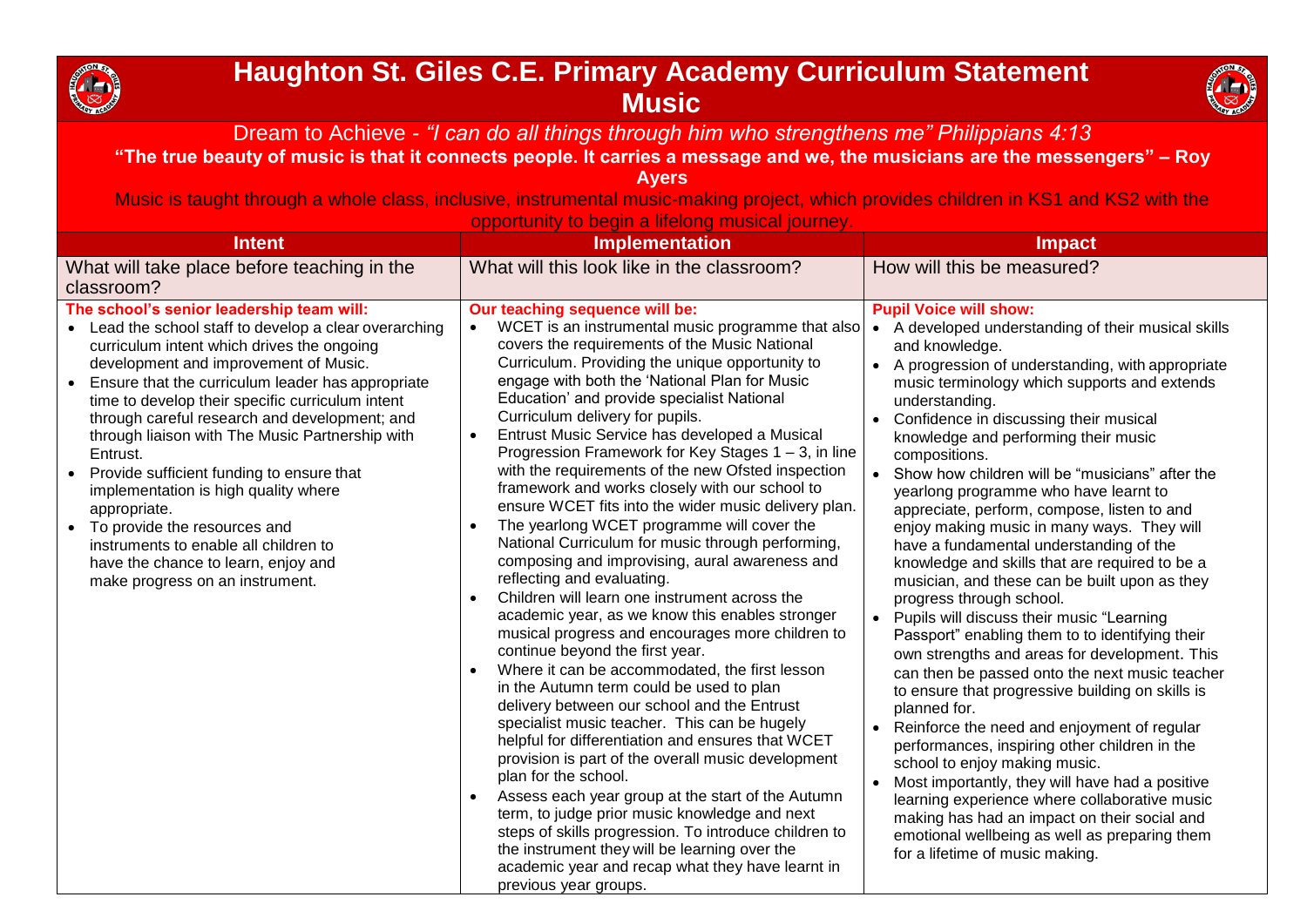|                                                                                                                                                                                                                                                                                                                                                                                                                                                                                                                                                                                                                                                                                                                                                                                                                                                                                                                                                                                                                                                                                                                                                                                                                                                                                                                                                                    | Provide children with feedback and consolidation<br>from learning, using a variety of teaching<br>strategies.<br>Provide realistic and relevant information.<br>$\bullet$<br>Specify key musical terminology to be used and its<br>meaning.<br>Opportunities for the children to work interactively,<br>using other curriculum areas e.g PSHE, drama,<br>art, with the teacher acting as the facilitator.<br>Individual /group reflection on the learning.                                                                                                                                                                                                                                                                                                                                                                                                                                                                                                                                                                                                                                                                                                                                                                                                                      |                                                                                                                                                                                                                                                                                                                                                                                                                                                                                                                                                                                               |
|--------------------------------------------------------------------------------------------------------------------------------------------------------------------------------------------------------------------------------------------------------------------------------------------------------------------------------------------------------------------------------------------------------------------------------------------------------------------------------------------------------------------------------------------------------------------------------------------------------------------------------------------------------------------------------------------------------------------------------------------------------------------------------------------------------------------------------------------------------------------------------------------------------------------------------------------------------------------------------------------------------------------------------------------------------------------------------------------------------------------------------------------------------------------------------------------------------------------------------------------------------------------------------------------------------------------------------------------------------------------|---------------------------------------------------------------------------------------------------------------------------------------------------------------------------------------------------------------------------------------------------------------------------------------------------------------------------------------------------------------------------------------------------------------------------------------------------------------------------------------------------------------------------------------------------------------------------------------------------------------------------------------------------------------------------------------------------------------------------------------------------------------------------------------------------------------------------------------------------------------------------------------------------------------------------------------------------------------------------------------------------------------------------------------------------------------------------------------------------------------------------------------------------------------------------------------------------------------------------------------------------------------------------------|-----------------------------------------------------------------------------------------------------------------------------------------------------------------------------------------------------------------------------------------------------------------------------------------------------------------------------------------------------------------------------------------------------------------------------------------------------------------------------------------------------------------------------------------------------------------------------------------------|
| The curriculum leader will:<br>• To articulate the expectations of the curriculum to<br>support teaching and support staff in the delivery.<br>Ensure an appropriate progression of<br>$\bullet$<br>knowledge is in place which supports<br>pupils in knowing more and remember<br>musical skills over time. Enabling all<br>children to have the opportunity to start<br>learning a musical instrument,<br>alongside their entitlement to National<br>Curriculum music.<br>Ensure an appropriate progression of<br>$\bullet$<br>Music skills and knowledge is in place<br>over time so that pupils are supported<br>and challenged. Covering the main<br>areas of musical learning including:<br>Performing, composing and<br>improvising, aural awareness and<br>reflecting and evaluating.<br>Ensure progression of music terminology is in place<br>$\bullet$<br>for each phase of learning, which builds on prior<br>learning.<br>Ensure Lesson are delivered by<br>specialist teachers that have a high<br>level of knowledge, skills and<br>experience. They will have access to<br>quality, service-wide planning<br>documents and CPD to ensure that<br>they are delivering at the highest level.<br>Ensure performance opportunities are<br>provided to enable all children to have<br>the chance to learn, enjoy and make<br>progress on an instrument. | <b>Our music lessons will:</b><br>Provide appropriate quality equipment for the<br>$\bullet$<br>curriculum.<br>Be organised so that pupils can work<br>$\bullet$<br>independently, in small groups or whole class<br>as appropriate to support pupils in their<br>development of their skills.<br>Offer safe places and opportunities for children<br>$\bullet$<br>to ask questions.<br>Provide opportunities for children to review their<br>$\bullet$<br>learning journey.<br>Develop a love of collaborative music making, where<br>children will share their progress and achievements<br>during a Celebration Workshop/Assembly at the end<br>of the year.<br>Provide opportunities for children to work over time<br>$\bullet$<br>to practice their musical skills to perform at a large<br>scale event.<br>Provide opportunities for the curriculum lead and<br>$\bullet$<br>specialist music teachers to liaise regularly, to<br>prioritise inclusion and meeting the needs of<br>every child in the classroom.<br>Consist of a balance of high quality vocal and<br>$\bullet$<br>instrumental work that delivers the National<br>Curriculum through well-planned, engaging, well-<br>paced and enjoyable music lessons that draw on<br>a variety of quality resources. | <b>Music Recordings will show:</b><br>• Evidence of progress on the WCET programme will<br>be recorded throughout the year with audio and video<br>recordings being kept in school.<br>Pupils have had opportunities for practice and<br>refinement of skills.<br>A varied and engaging curriculum which develops a<br>range of music understanding and skills.<br>Showcase the skills learned.<br>Clear progression of skills in line with expectations<br>set out in the progression grids.<br>That pupils, over time, develop a range of skills and<br>$\bullet$<br>musical understanding. |